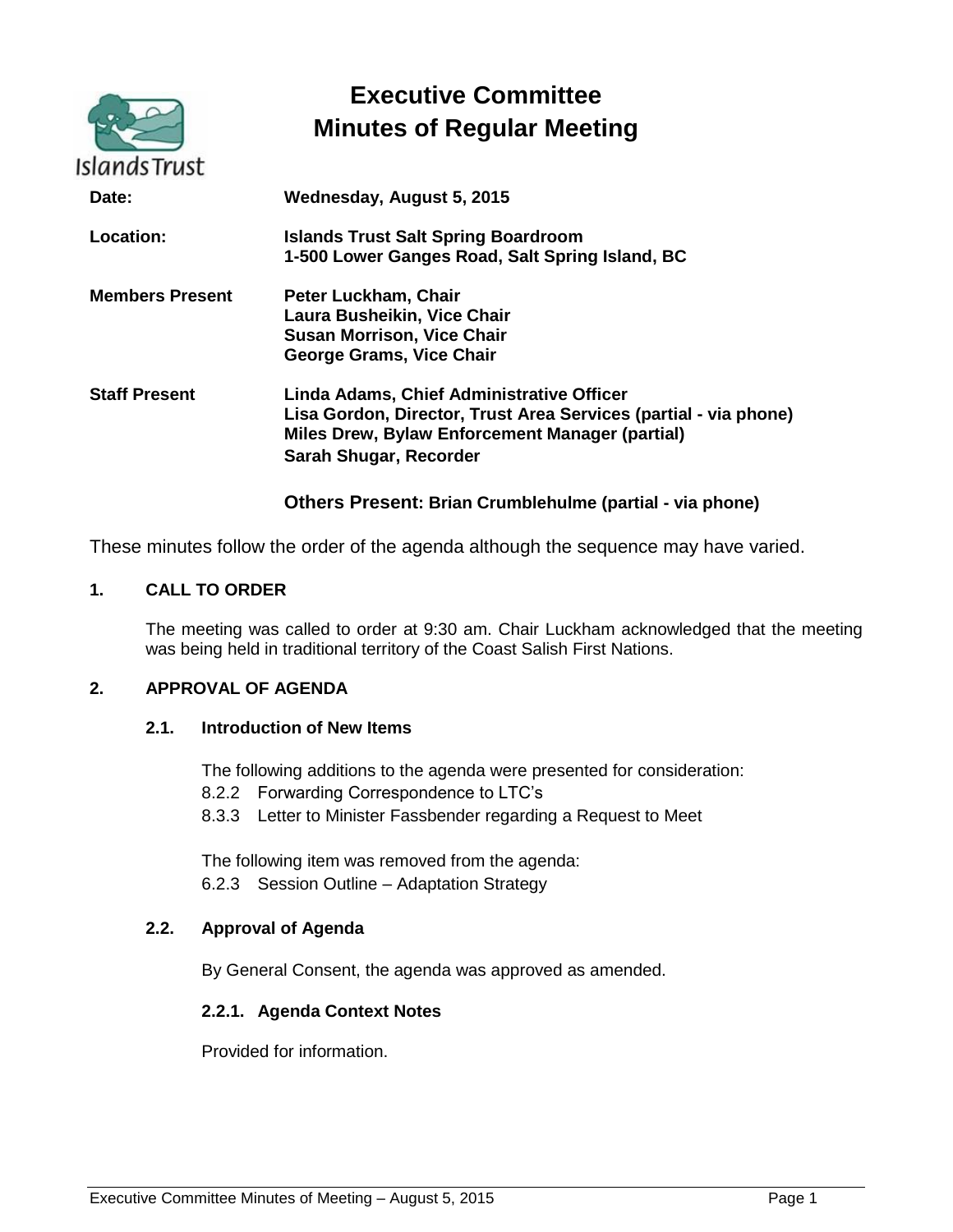# **3. ADOPTION OF MINUTES**

### **3.1. May 12, 2015 EC/TFB**

By General Consent, the Minutes of the May 12, 2015 Executive Committee/Trust Fund Board Meeting were adopted as presented and staff were requested to forward the minutes to the Trust Fund Board.

# **3.2 July 15, 2015**

The following amendment was introduced: Item 7.1 add "particularly the short time between Trust Council meetings this year as a result of Trust Council being late in June" prior to "today's agenda".

By General Consent, the Minutes of the July 15, 2015 Executive Committee Meeting were adopted as amended.

# **4. FOLLOWUP ACTION LIST AND UPDATES**

### **4.1. Followup Action List**

Provided for information.

# **4.2. Director/CAO Updates**

CAO Adams provided an update on follow up action list items and current activities.

#### **4.3. Local Trust Committee Chair Updates**

Executive Committee members provided verbal updates on recent activities in their roles as local trust committee chairs.

# **5. BYLAWS FOR APPROVAL CONSIDERATION**

No items.

# **6. TRUST COUNCIL MEETING PREPARATION**

#### **6.1. Local Planning Services**

6.2.1 Hornby Island Local Trust Area Development Approval Information Bylaw No. 161 – RFD

By General Consent, the Executive Committee approved forwarding Hornby Island Bylaw No. 161 as presented to Trust Council for review and consideration at its September 2015.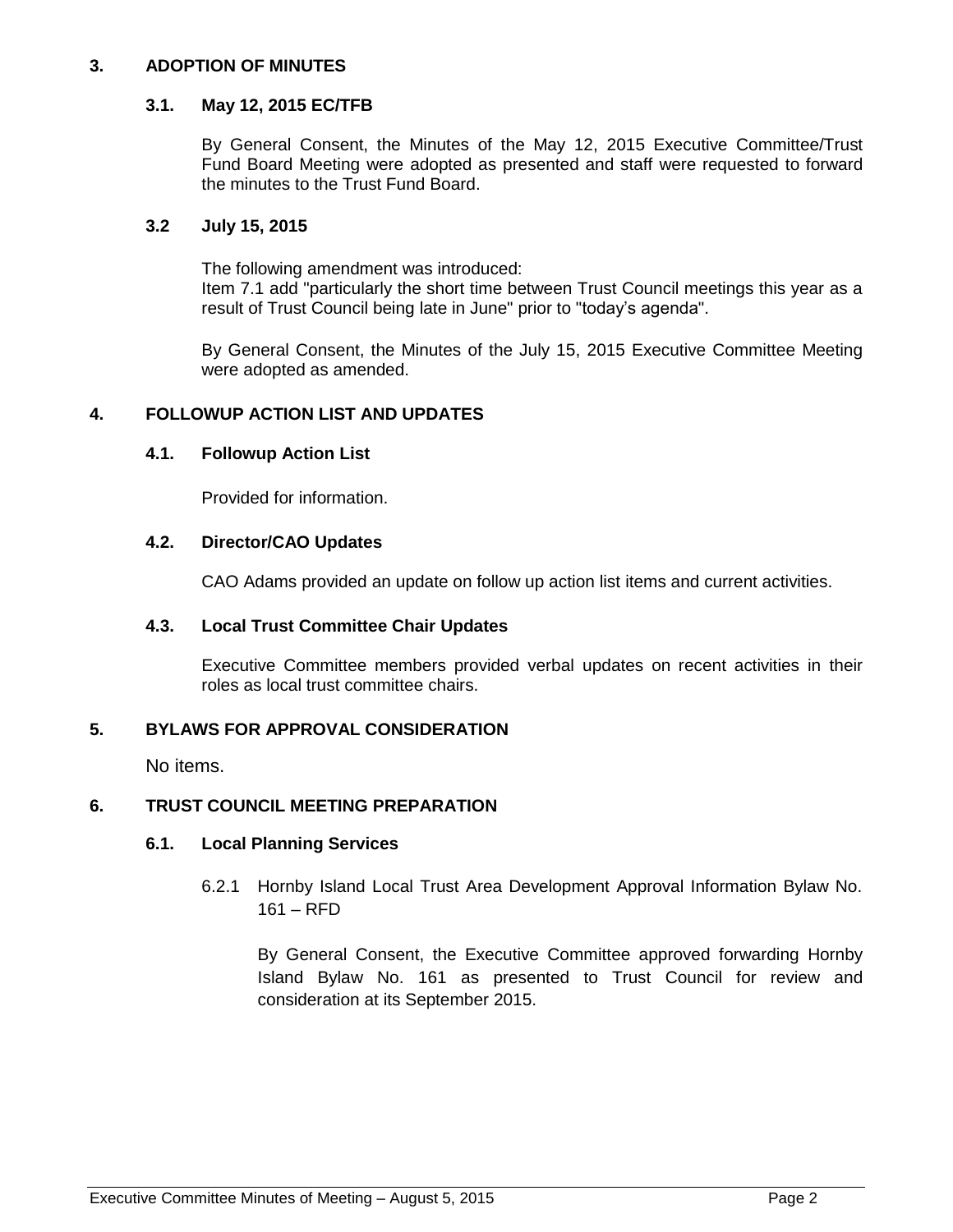# **6.2 Executive**

## 6.2.1 Draft September Trust Council Program

The following amendment was introduced: schedule a trustee as an after dinner speaker at 7:30 p.m. Chair Luckham agreed to contact Trustee Masselink as a potential speaker.

The Draft September Trust Council Program will be reviewed at the next Executive Committee meeting.

6.2.2 Session Outline – Structured Decision Making

The following amendment was introduced: add a Summary of Structured Decision Making to the beginning of the document.

The Session Outline - Structured Decision Making will be reviewed at the next Executive Committee meeting.

6.2.3 Session Outline – Adaptation Strategy – None

6.2.4 Session Outline – Select Committee – Review of Victoria Office Location

The following amendment was introduced: remove Item 4 and add it as a Decision and Information item.

By General Consent, the Executive Committee endorse Mike Richards to be invited to act as a facilitator for the session.

By General Consent, the Executive Committee approved forwarding the Session Outline – Select Committee – Review of Victoria Office Location to Trust Council as amended.

6.2.5 Session Outline – In Camera Session

The following amendment was introduced: remove the second bullet "litigation affecting the Islands Trust".

By General Consent, the Executive Committee approved forwarding the Session Outline – In camera Session to Trust Council, as amended.

6.2.6 Session Outline – Strategic Planning

The following amendments were introduced:

- replace "Decision Adoption of Strategic Plan" to "Final Amendments prior to Adoption of Strategic Plan on Thursday"
- add to the Purpose: create a final version of the Strategic Plan for adoption on Thursday.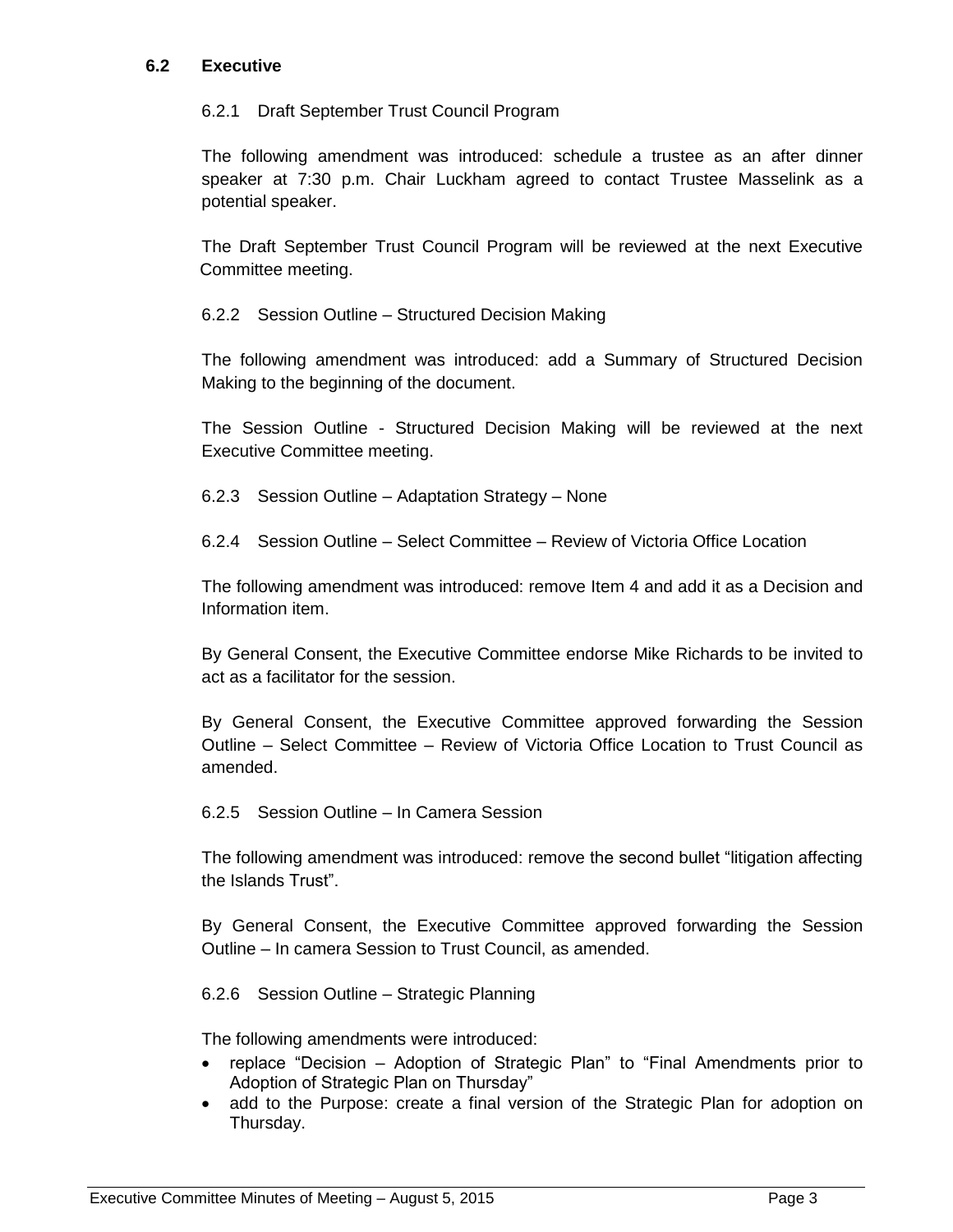By General Consent, the Executive Committee approved forwarding the Session Outline – Strategic Planning to Trust Council, as amended.

Chair Luckham called for a recess at 10:48 a.m. The meeting reconvened at 11:00 a.m.

# **7. EXECUTIVE COMMITTEE PROJECTS**

# **7.1 Strategic Planning**

7.1.1 Draft Briefing to Council Committees

CAO Adams presented the briefing. There was discussion regarding the length of the document. The following amendment was introduced: replace "could" with "would" in "If a committee undertakes a particularly time-consuming or complex activity, fewer activities could be accomplished."

7.1.2 Draft Request for Decision to Trust Council

The item will be reviewed again at the next Executive Committee meeting.

7.1.3 Draft Strategic Plan

The Draft Strategic Plan 2014-2018 dated August 26, 2015 was presented.

By General Consent, the Executive Committee agreed to remove the items proposed for deletion (illustrated with 'strike-outs') and the completed items from the Draft Strategic Plan 2014-2018 dated August 26, 2015, before it is circulated to Council Committees.

The draft Strategic Plan will be circulated to Executive Committee by email for comment and will be presented at the next Executive Committee meeting.

Chair Luckham called a recess at 12:30 p.m. The meeting reconvened at 12:56 p.m.

# 7.1.4 Preliminary Survey Results

Director Gordon presented the Islands Trust Council Strategic Plan Public Consultation Preliminary Survey Results and provided the Executive Committee with some details regarding the survey methodology.

# **7.2 Select Committee re Victoria Office Location Study**

7.2.1 Second Discussion Draft – Terms of Reference

CAO Adams presented the Draft Terms of Reference dated July 30, 2015.

The following amendment was introduced: add "maximize potential for attracting and retaining qualified staff" to "minimize staff turn-over".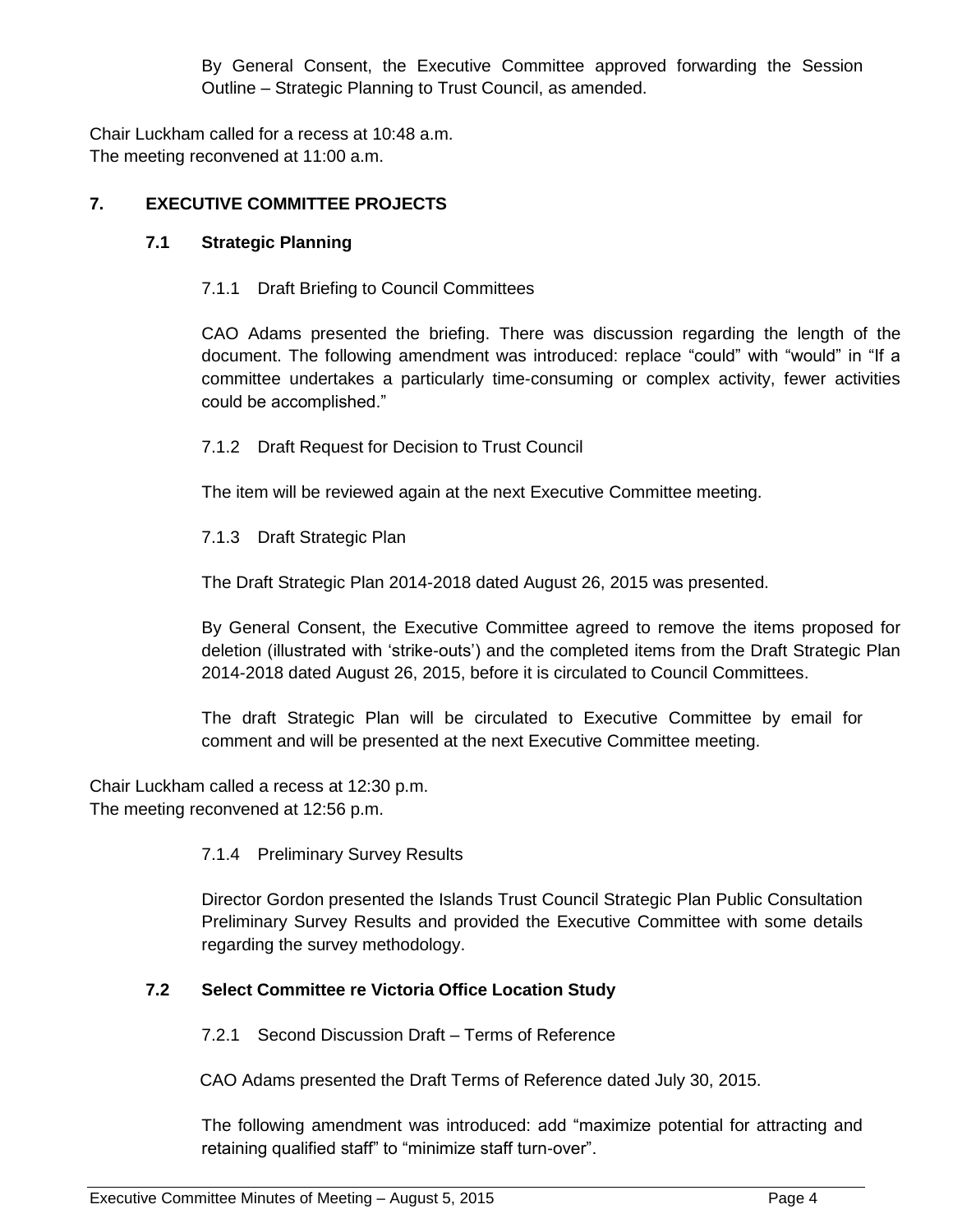By General Consent, the Executive Committee agreed to add a mid-Vancouver Island location to the list of potential office location options.

# **7.3 Islands Trust Adaptation Strategy**

7.3.1 Briefing - None

# **7.4 Executive Committee Orientation**

7.4.1 Orientation Schedule

The Executive Committee Continuous Learning and On-Going Responsibilities 2014- 2018 Term dated February 4, 2015 was presented. Executive Committee members agreed to forward comments, if any, to CAO Linda Adams.

7.4.2 Executive Committee Toolkit

The Executive Committee Toolkit dated March 2015 was reviewed. No suggestions were made regarding edits or additions.

7.4.3 Local Trust Committee Chair Toolkit

The Local Trust Committee (LTC) Chair Toolkit dated March 15, 2015 was reviewed. No suggestions were made regarding edits or additions.

# **EC-2015-108**

# **It was MOVED and SECONDED,**

That the Executive Committee request Chief Administrative Officer Adams to add a Chair Safety Item to the Local Trust Committee Chair Toolkit.

# **CARRIED**

# **8. NEW BUSINESS**

# **8.1. Trust Area Services**

8.1.1 LTC Chairs report on Local Advocacy Topics

The Executive Committee members provided verbal updates on local advocacy topics arising from local trust committee meetings.

#### 8.1.2 Advocacy for Fire Protection

The memorandum dated July 28, 2015 regarding a request to write advocacy letter regarding fire prevention services was presented.

#### **EC-2015-109 It was MOVED and SECONDED,**

That the Executive Committee request staff to advise on options for advocacy for fire protection of Trust Area associated islands.

# **CARRIED**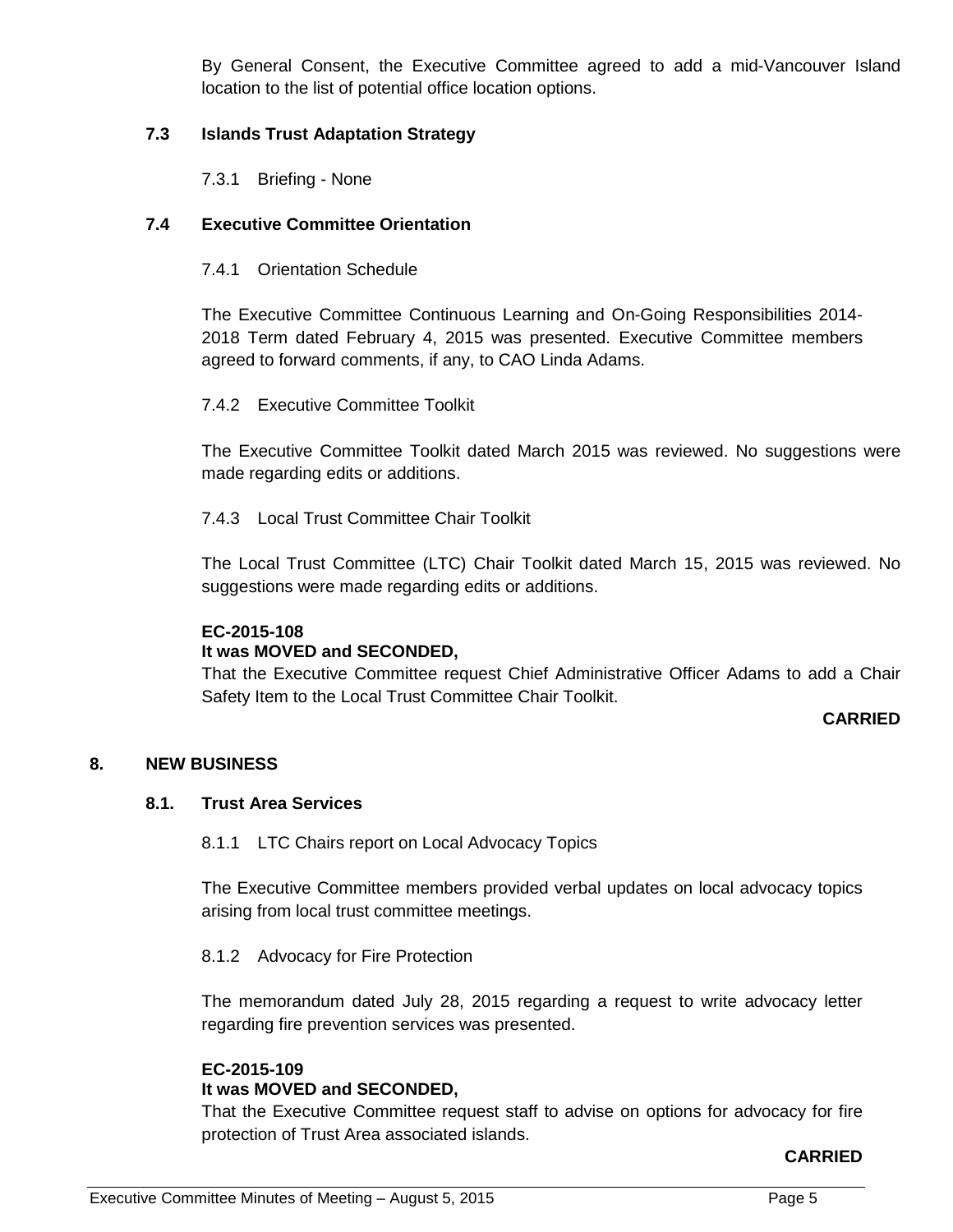# **8.2. Local Planning Services**

# 8.2.1 Alternative Dispute Resolution – Decision

The Request for Decision dated July 9, 2015 regarding Alternative Dispute Resolution was presented. After discussion the Executive Committee directed staff to develop further advice in regards to alternative dispute resolution and bring back to a future meeting of Executive Committee.

# 8.2.2 Forwarding Correspondence to LTC's

Vice Chair Morrison presented a resolution from the Denman Island Local Trust Committee regarding a request that the Executive Committee communicate with the CAO regarding matters affecting Denman Island. After some discussion, Vice-chair Morrison agreed to convey the Executive Committee's views to the Denman Island Local Trust Committee.

# **8.3. Executive/Trust Council**

8.3.1 Brian Crumblehulme regarding Southern Trustees / San Juan Meeting

The invitation to a Round Table Meeting with San Juan County Council and other parties was presented for discussion. Executive Committee members provided advice to Trustee Crumblehulme regarding the proposed meeting.

8.3.2 September 15 EC meeting – Time Change

# **EC-2015-110**

# **It was MOVED and SECONDED,**

That the start time for the September 15, 2015 Executive Committee meeting be changed to 11:00 a.m.

# **CARRIED**

8.3.3 Letter to Minister Fassbender regarding a Request to Meet

# **EC-2015-111 It was MOVED and SECONDED,**

That the Executive Committee request staff to write a letter from Chair Luckham to Honourable Minister Fassbender to request a meeting.

# **CARRIED**

# **9. CORRESPONDENCE (for information unless raised for action)**

# **9.1 Comox Valley Regional District re NAPTEP resolution to UBCM**

By General Consent, the Executive Committee agreed Vice Chair Busheikin will write a letter of thanks to Comox Valley Regional District.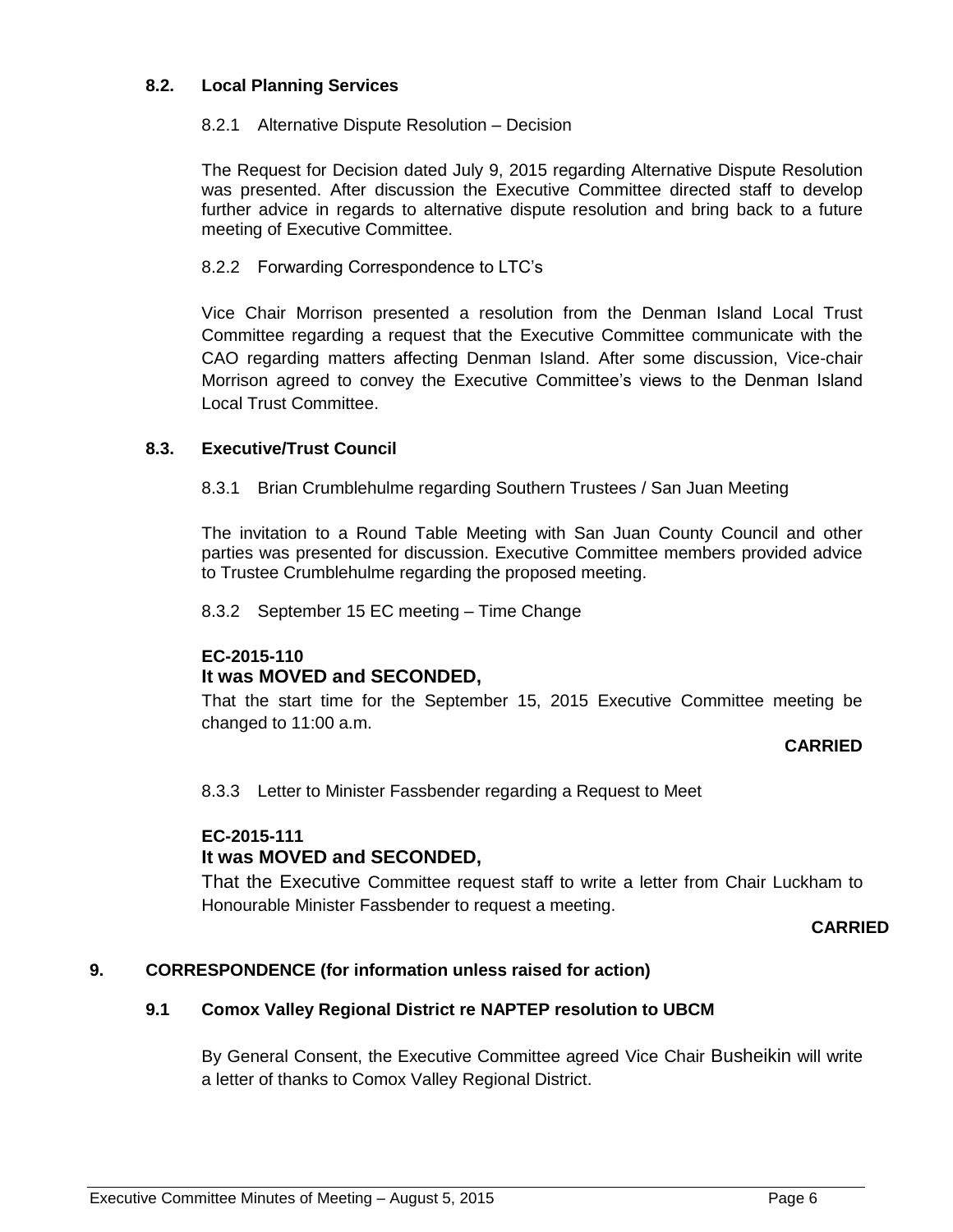# **9.2 Oliver Brandes re POLIS Project on Ecological Governance**

By General Consent, the Executive Committee agreed to forward the correspondence item to Trust Council.

# **9.3 Darla Blake re CCRD response to ITC request 25 percent reduction**

#### **EC-2015-112 It was MOVED and SECONDED,**

That the Executive Committee authorize Chair Luckham to work with staff to respond to correspondence Item 9.3 regarding ferry advocacy.

# **CARRIED**

# **9.4 Office of Ombudsperson re File reporting April 1 to June 30**

Received as information.

# **9.5 City of Powell River re support for 25% Reduction in Minor Route Ferry Fares**

Received as information.

# **9.6 Trustee McConchie re General comments on Strategic Plan**

By General Consent, the Executive Committee agreed to forward the letter received from Trustee McConchie dated July 27, 2015 to Trust Council as a Public/Trustee input item.

# **9.7 Peter Johnston re suggestion re use of past trustees**

By General Consent, the Executive Committee agreed to forward the letter received from Peter Johnston dated July 30, 2015 to September Trust Council under correspondence.

# **10. WORK PROGRAM**

# **10.1. Review and amendment of current work program**

By General Consent, the Executive Committee endorsed the Work Program dated July 30, 2015, as presented.